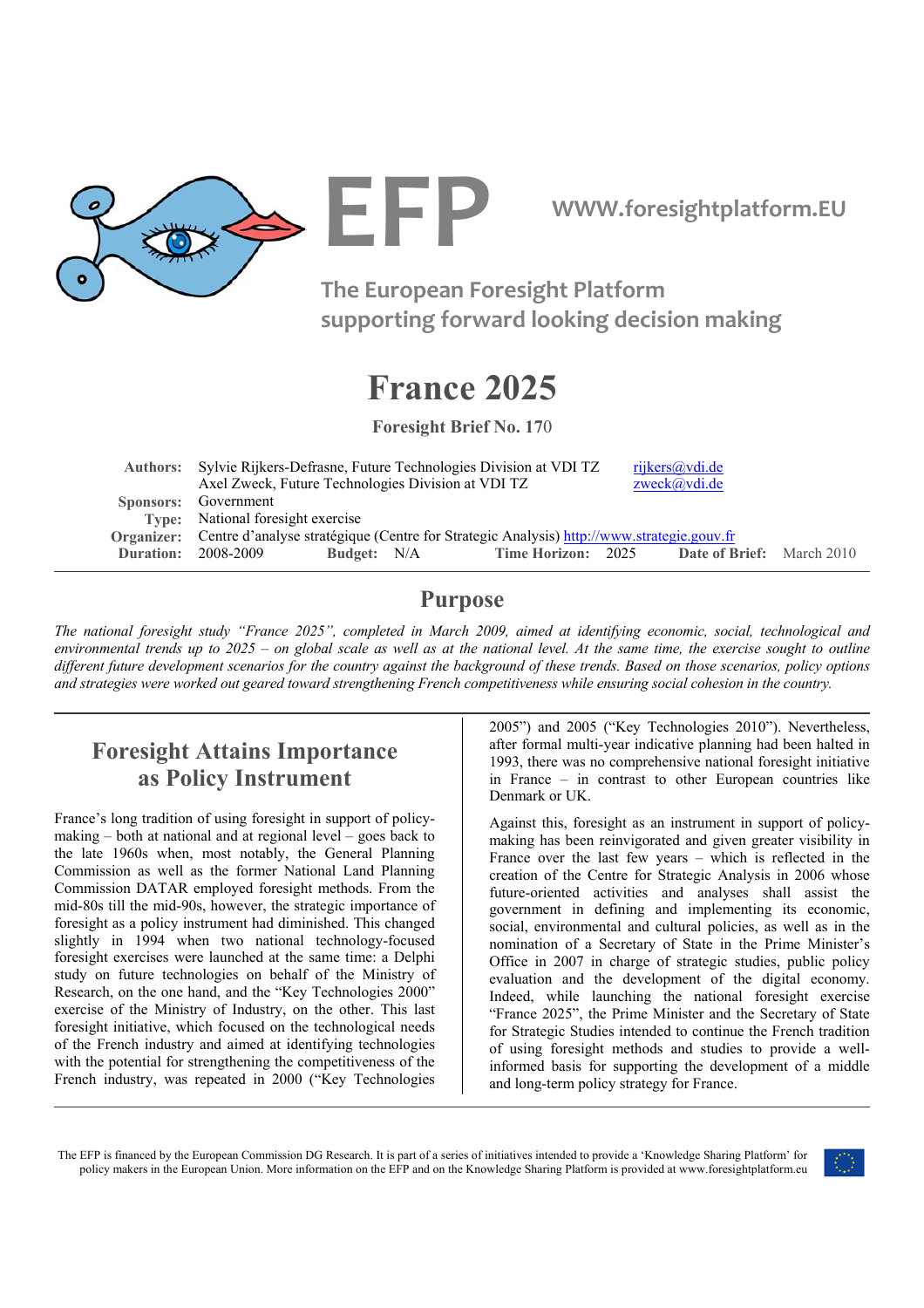# **Towards Competitiveness and Social Cohesion**

The present national foresight study "France 2025" aimed at identifying economic, social, technological and environmental trends up to 2025 (on global scale as well as at the national level), on the one hand, and, against the background of these trends, sought to outline different future development scenarios for the country and work out policy options and strategies for strengthening French competitiveness while ensuring social cohesion, on the other.

The starting point of the foresight exercise was a "preliminary assessment [study] of the state of France in 2008"<sup>1</sup> carried out between fall 2007 and April 2008. It provided an overview of the most determining current and past trends within the international context and offered elements of international benchmarking to underscore France's relative position.

The actual foresight study was conducted as a participative process mobilising more than 350 stakeholders from all  $\frac{1}{\sqrt{2}}$  sectors and backgrounds – industry, academia, civil society and policy-makers. Eight independent expert panels – coordinated and supported by the Centre for Strategic Analysis – reflected on areas that have been deemed crucial to France's future:

- $\blacksquare$  Europe globalisation
- Scarce resources and the environment
- Technology and daily life
- Production and employment
- Research and innovation
- Risks and security
- Living together

The state, public action and public services

Though geostrategic developments and aspects related to defence and national security were not in the primary focus of the study, they were still considered since they provide the overall framework in which trends and developments in the areas just named had to be embedded.

For each thematic panel, major trends and trend breaks were identified, different scenarios were derived – depending on the issues considered either for France, Europe or third countries and regions – taking into account major, overarching trends, such as globalisation, ageing or climate change. Policy options were drafted accordingly. For the duration of the foresight process, an Internet website was created allowing the broad public – through Web2.0 technologies (blogs, wikis, video streaming) – to discuss issues facing government and contribute to the work of the expert panels by offering suggestions and comments.

### **Europe – Globalisation**

Globalisation (of trade, financial markets and the workforce) and regionalisation are expected to be major factors shaping the world by 2025 – leading to a *multi-polar world* no longer dominated by the triad USA-EU-Japan. The study predicts that, due to the BRIC countries consolidating their position as global powers as well as new regional powers emerging, like Mexico, Turkey, Vietnam or Indonesia, the centre of gravity of world economic growth and production will shift to emerging countries, particularly to Asia. This may go along with a reorganisation of international relations and regulations and the EU might take a lead by example on designing new mechanisms for global governance.

Due to trade liberalization, economic catch-up in emerging countries and the increasing fragmentation of the production chain, international trade may double by 2025. This and the *rise of the global middle class* (up to 30% of world population) may create new markets for European businesses. However, given the technological catch-up in emerging countries combined with the persistent wage gap compared to developed countries, the study recommends European industry to focus on high value-added and knowledge-intensive products and services to remain globally competitive. Besides, French industrial competitiveness may profit from a strengthened single market and a common European industrial policy.

Some of the main challenges to be faced in 2025 are the *rising global demand for raw materials, energy and food, increasing income inequality* in emerging countries (despite a substantial reduction of global poverty) but also between globalisation winners and losers within OECD countries, *climate change* as well as increasing *pollution* and *waste disposal problems* in developing countries. In this regard, eco-technologies may create new market opportunities, particularly for French companies.

#### **Scarce Resources and the Environment**

Mitigating the negative impacts of *climate change* is deemed as the most important environmental challenge – calling for strengthened global regulation to reduce greenhouse emissions (post-Kyoto protocol) and greater harmonization of energy policies at European level.

As for France, the study proposes a four-pillared strategy:

- (1) Promoting the efficient use of energy especially in the following sectors:
	- transport development of low-emission transport technologies and sustainable traffic concepts,
	- industry e.g. substitution of fossil fuels by electricity,
	- building energy-saving refurbishment and low-energy building design.
- (2) Developing electricity from renewable energy sources (most notably wind power and biomass energy).
- (3) Further supporting the production of electricity from nuclear energy (development of fourth generation reactors).

<sup>&</sup>lt;sup>1</sup> "France 2025 – État des lieux 2008" (2008)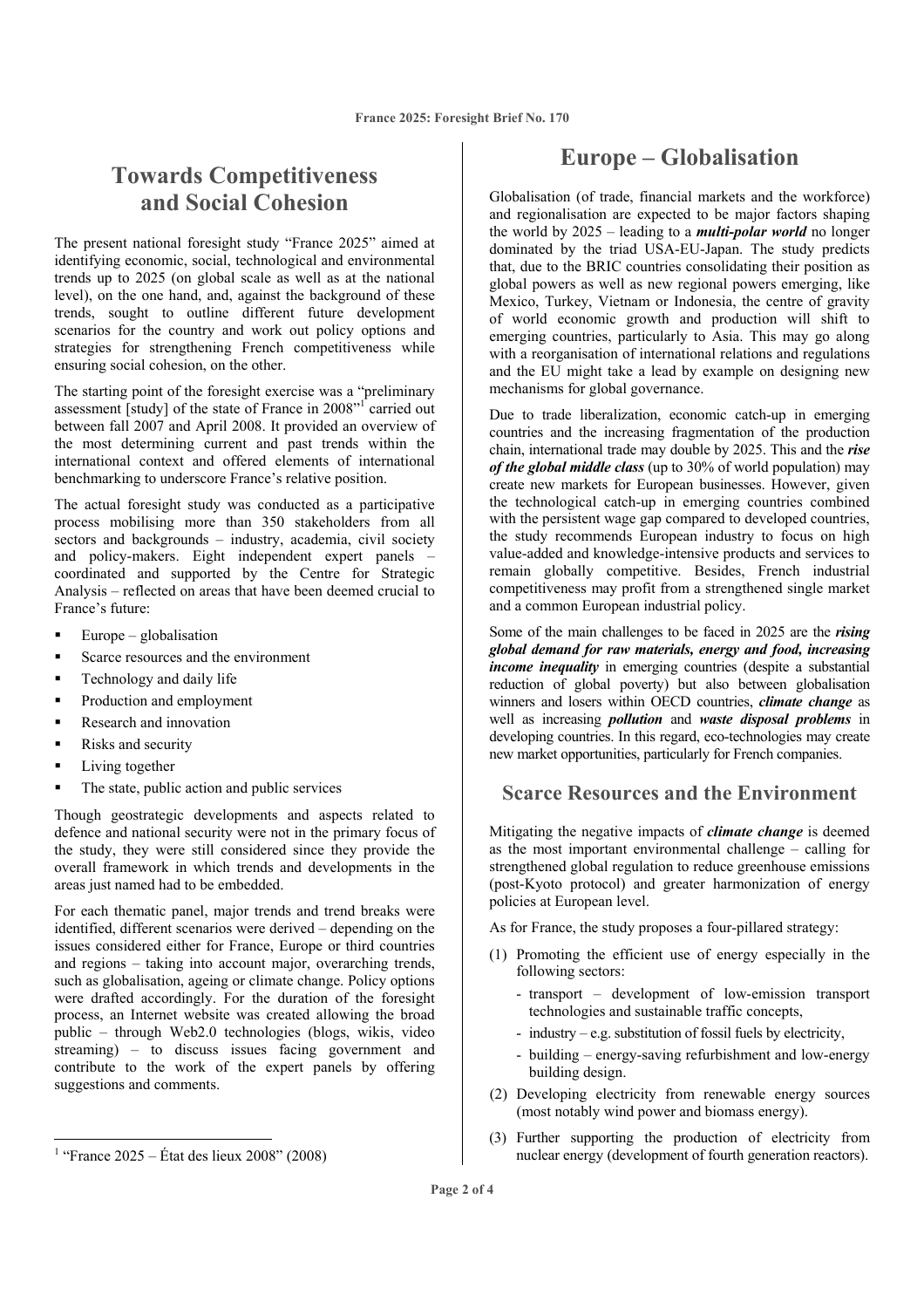(4) Strengthening R&D efforts and competencies in the field of energy technologies.

#### **Technology and Daily Life**

By 2025, technologies might be available that provide an answer to important environmental, demographic, economic, social, health and security challenges.

Whereas the *convergence* between bio, nano, info, micro and cogno technologies may blur the boundaries between natural and artificial, living and non-living, the diffusion of information and communication technology (ICT), knowledge systems, even robotics and the emergence of the "Internet of things" (even possibly the "Internet of persons") may generate new applications related to all aspects of everyday life. Possible applications are manifold – ranging from cognitive prosthesis, telemedicine and biosensors to home automation and virtual reality applications for work, education and leisure.

Furthermore, *new transportation modes* and technologies (e.g. hybrid and electric cars) as well as energy efficient *building technologies* will help meeting future mobility and sustainability requirements. Breakthroughs in *genomics* and *molecular biology* may lead to new and personalized treatments (e.g. of degenerative diseases), diagnosis methods and health promoting measures (e.g. determination of the population's genetic nutritional profile).

Besides their expected benefits, these applications may raise several *ethical concerns*, for instance, related to data privacy, the risk of misuse of genetic information or the impact of technology on the psyche and on social relations.

With regard to public action, the study recommends promoting the domestic development and the diffusion of technologies (e.g. through investments in infrastructure and increased use of new technologies in public services) and strengthening as well as better coordinating public R&D efforts (at national and EU level) – focusing on traditional domains of excellence such as energy, transport, urbanism and dual technologies as well as on new and promising domains like biometric systems or robotics.

#### **Production and Employment**

Strengthening productivity in the French economy and reforming the labour market are deemed as essential for France to be able to catch up with leading countries (in particular the US) in terms of wealth per inhabitant by 2025.

Productivity gains are expected to be driven by the diffusion of knowledge and technology. High-tech industry sectors (e.g. nano/biotechnologies, pharmaceutical industry) are assumed to account for a rising share of the value-added of the manufacturing sector. The diffusion of ICT may further blur the boundaries between manufacturing and services, supporting the development of *high value-added product/service solutions* better responding to new consumer needs – in business-to-business as well as business-to-consumer markets. ICT – and depending on scientific breakthroughs also robots – may increasingly be used in all service sectors – particularly in the health and education sectors – enabling new forms of service provision (remote services).

Besides achieving productivity gains, focusing on high valueadded products and services – and therefore strengthening R&D investments – is highlighted as a sine qua non to ensuring the competitiveness of the French economy.

In order for enterprises to be able to adapt to ever changing market conditions and user expectations (consumers attaching growing importance to health and wellness issues as well as sustainable development), they should become **"***learning organisations***"** – new and flexible (participative) management and organisation models should be designed. The study furthermore underlines the need to increase the share of working population as well as qualification levels amongst the working population (requiring, for instance, to reform the formal education system to improve equity in education). Moreover, balancing intellectual property rights and competition law and facing rising energy prices are some of the further challenges to face by 2025.

#### **Research and Innovation**

The globalisation and internationalization of R&D and innovation activities – furthered by (international) clusters and networks – is expected to increase. At the same time, the emergence of new players like *China and India* will modify the balance of power in the area of R&D – possibly leading to technological breakthroughs in emerging countries. Hence, in order for France to remain an important player on the global R&D scene, the experts highlight the need to define national R&D strategies, enhance the performance and visibility of French universities, promote public-private partnerships for R&D as well as industrial innovation and increase the level of public awareness of science and technology. Increasing public support for R&D and overcoming structural barriers within the French innovation and research system are deemed a necessity.

Four science domains were identified as the most promising in terms of innovation opportunities: environmental and energy sciences, nanotechnologies and material sciences, life sciences and biotechnologies as well as ICT.

#### **Risks and Protection**

According to the study, the French social protection system will have to be rethought and adjusted to the different and more diverse *social risks* that society will have to confront in 2025 – the most important ones being:

- environmental risks and their potential impact on health,
- the increasing occurrence of chronic diseases and ageassociated loss of autonomy due to population ageing,
- potential large-scale health incidents (such as obesity or health crisis),
- financing retirement systems and facing the risk of poverty in old age,
- facing socio-economic risks related to employment (longterm unemployment, atypical work, working poor, etc.), and
- facing social inequalities, e.g. regarding access to the labour market.